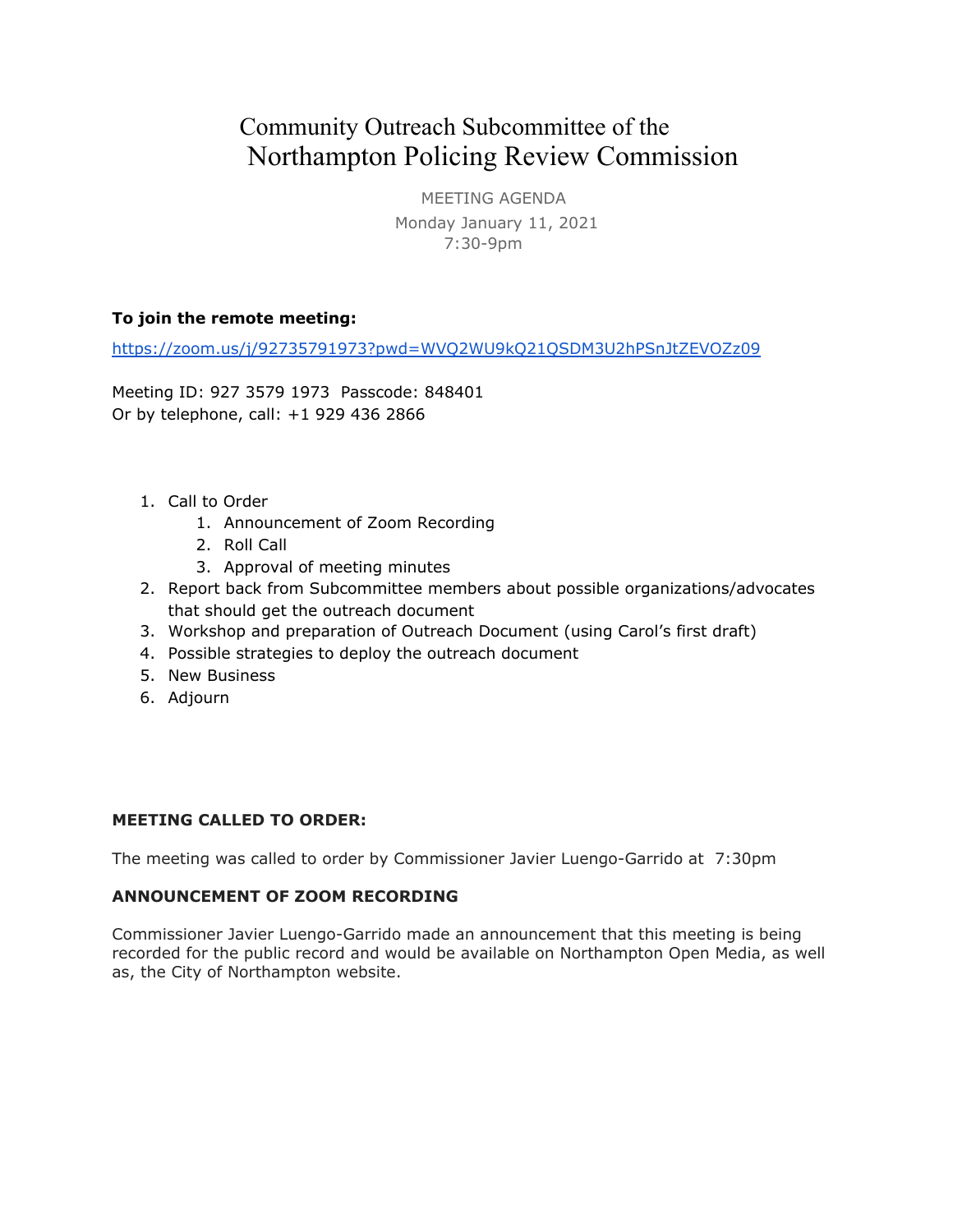#### **ROLL CALL:**

Javier Luengo-Garrido Present

Daniel Cannity Present

Carol Owens

## **Approval of meeting minutes from December 30, 2020 is postponed until next meeting.**

#### **Public Comment**

Hildegarde Freedman suggested advocating for doing one on one interviews with people of the commission who decides to interview people at KHill housing.

### **2. Report back from Subcommittee members about possible organizations/advocates that should get the outreach document**

Commissioner Dan Cannity named Wildflower Alliance which used to be the RLC as an organization Sean Donovan has been involved with. He named the Northampton Recovery Center, as well as the Western Mass BIPOC Advisory Council, founded by Jose AdAstra who has been working with houseless populations for a long time. He said these preexisting relationships can help start the process.

Commissioner Carol Owen named wanting to reach out to Safe Passage to see if they can identify anyone who would be willing to testify in any form. She said the Center for Women and Community is another organization that might be important. She said it might be worth asking to see if there were any staff that would be willing to give testimony on behalf of the service users.

Commissioner Dan Cannity suggested working with Elysa Kline who has experience with restorative justice as well as domestic violence and sexual assault work. He said she might know where the commission can do outreach.

Commissioner Javier Luengo-Garrido agreed there might be service providers and support people who might be able to advocate on their behalf. He also mentioned the Center for New Americans school and the International Language Institute. He said churches and shelters in Northampton are also important places to connect with. He wondered how to limit the bias of the person administering the interview and said he doesn't want interviewers to rephrase anyones answers.

Commissioner Dan Cannity said it will be important to work with the people doing the interview on how to interview well.

Commissioner Carol Owen said it might be helpful to tell the interviewers and the participants that there are no right answers and that the commission isn't looking for right answers.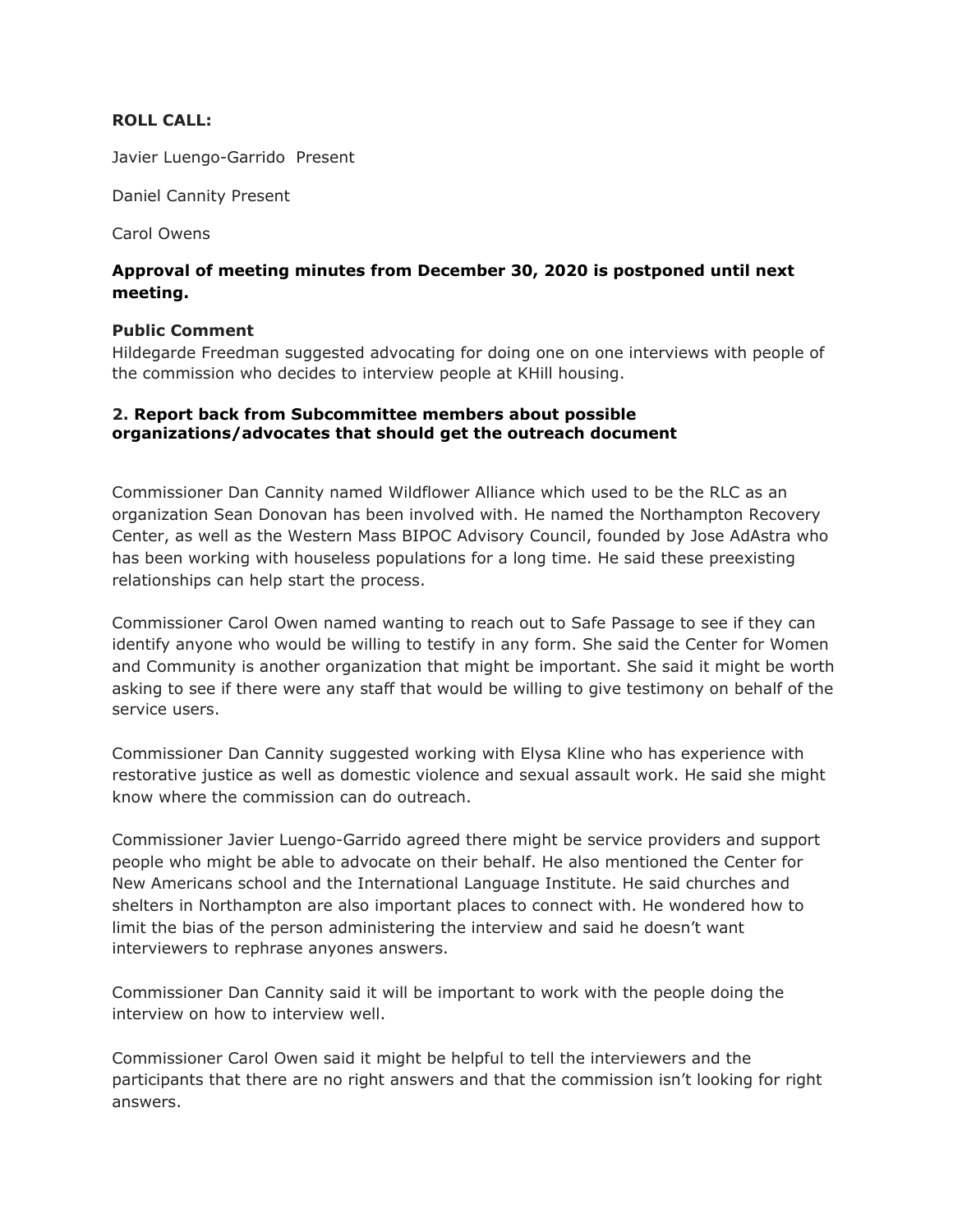## **3. Workshop and preparation of Outreach Document (using Carol's first draft)**

The commissioners edit the Outreach document.

Commissioner Javier Luengo-Garrido suggested adding language around the testimony being a part of public record. He said he thinks the document is honest which is important because of transparency.

Commissioner Carol Owen said the whole point of having a document like this is to be as transparent as the committee can in relaying what the process is as well as what the risks are because there has been a history of using vulnerable and marginalized people . She said it's important to be clear that people can opt out at any time.

Commissioner Dan Cannity said he has researched what the actual requirements are in order to protect people as the committee is asking people to be very vulnerable in a very turbulent time. He said especially when it comes to allegations against police officers specifically or multiple police officers, the fear of retaliation is very real. He said it's important for the committee to offer the most safety they possibly can.

Commissioner Javier Luengo-Garrido wondered whether the commission can add best practices for interviewers, as well as take note of who did the interview.

The commissioners discuss the logistics of contacting interviewers.

Commissioner Javier Luengo-Garrido offered to give his phone number if anyone needs to be in contact directly.

Commissioner Carol Owen wondered whether it may be inhibiting to contact the committee if they have feedback about the process or if they want to take their testimony back. She wondered whether it might be important to designate someone else to be the contact person.

Commissioner Dan Cannity said it might be easier for them to reach out to the person who did the interview because they've built up a relationship.

Commissioner Javier Luengo-Garrido said it will be important to make it clear to the interviewer to empower the person giving the testimony and making sure they know they have full autonomy over their narrative.

Commissioner Carol Owens clarified that the person offering testimony would both be able to contact the interviewer as well as anyone on the committee if they had any hesitations after the fact.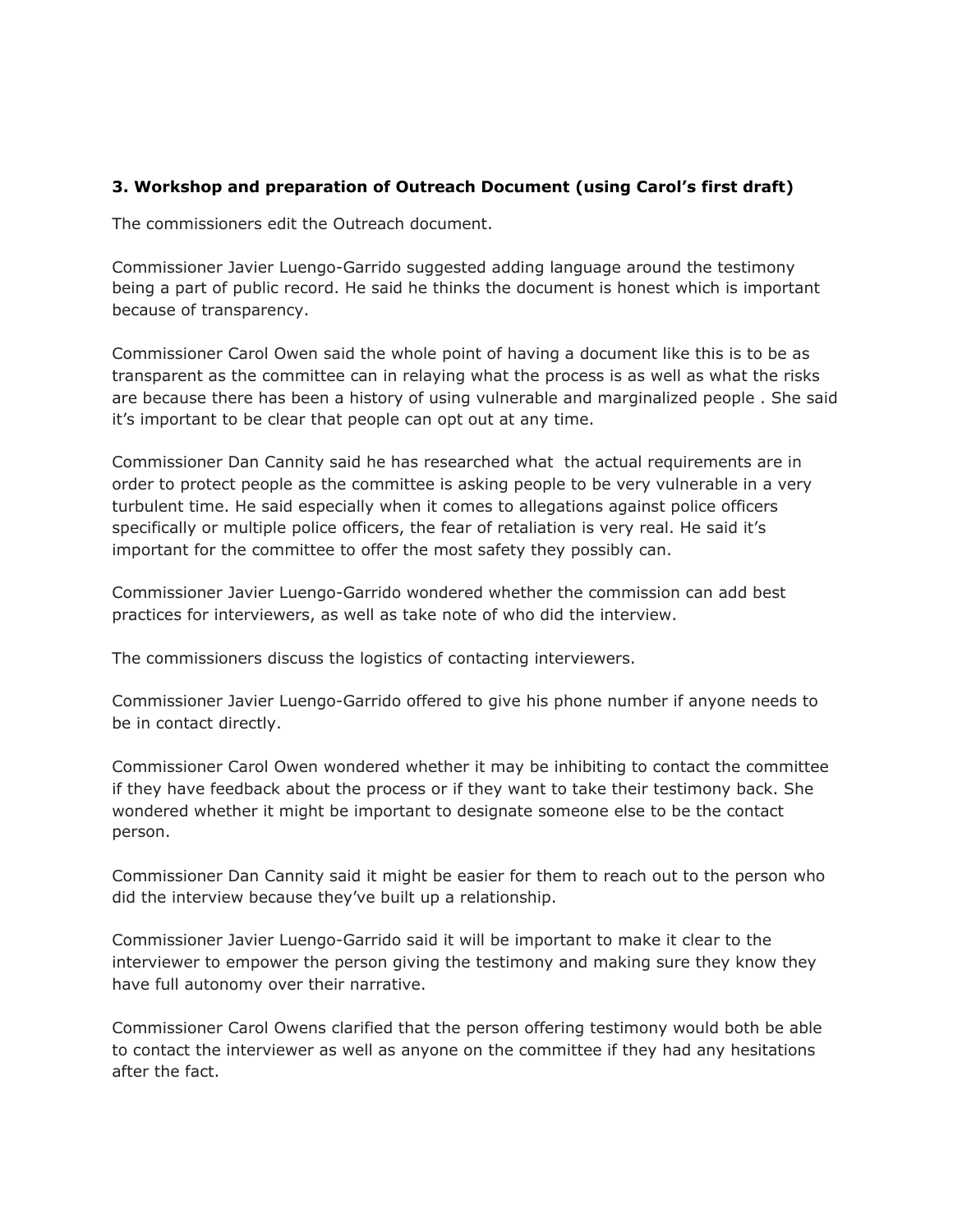The commissioners agreed with Carol's statement to have both options.

Commissioner Dan Cannity said having the pathway be as open as possible will be important.

Commissioner Dan Cannity invited community member Ya-Ping to amplify her chat comment suggesting specific edits to the language of the document that would assist participants in feeling more supported and empowered.

The commissioners workshop the opening paragraph of the outreach document.

## **4. Possible strategies to deploy the outreach document**

The commissioners discussed drafting an outreach email to organizations that were mentioned above, including local activists.

Commissioner Dan Cannity suggested turning these questions into a google form as well as a printable form so that city council members could share this with their constituents and so that it wouldn't be a requirement to attend a meeting to hear about the work. He nameed MANA and Touch the Sky as two other organizations the committee should connect with as they are building community in Northampton as well.

Commissioner Carol Owen suggested reaching out to a point person at Service Net who is setting up the shelter at the First Church.

Commissioner Dan Cannity said he's here concerning things about Service Net and how they provide their services so it might be important for the committee to establish what their commitments and policies are.

Commissioner Carol Owen said she recognized a possible conflict because if the contracted provider agency becomes the conduit to talking with very vulnerable people, those people are looking for, for example, shelter through these agencies, it might middle the relationship between them and make people fearful that there may be a potential agenda, or that it might feel transactional. She said she retracted her suggestion.

Commissioner Javier Luengo-Garrido said it's complicated to call them to the table because at the end of the day, he's always thinking in the back of his head if this testimony is real or just intended because they have high stakes on the table.

Commissioner Dan Cannity said organizations have to have engendered trust and that it will be important to communicate that respondents don't get anything out of it in terms of a transaction.

#### **5. New Business**